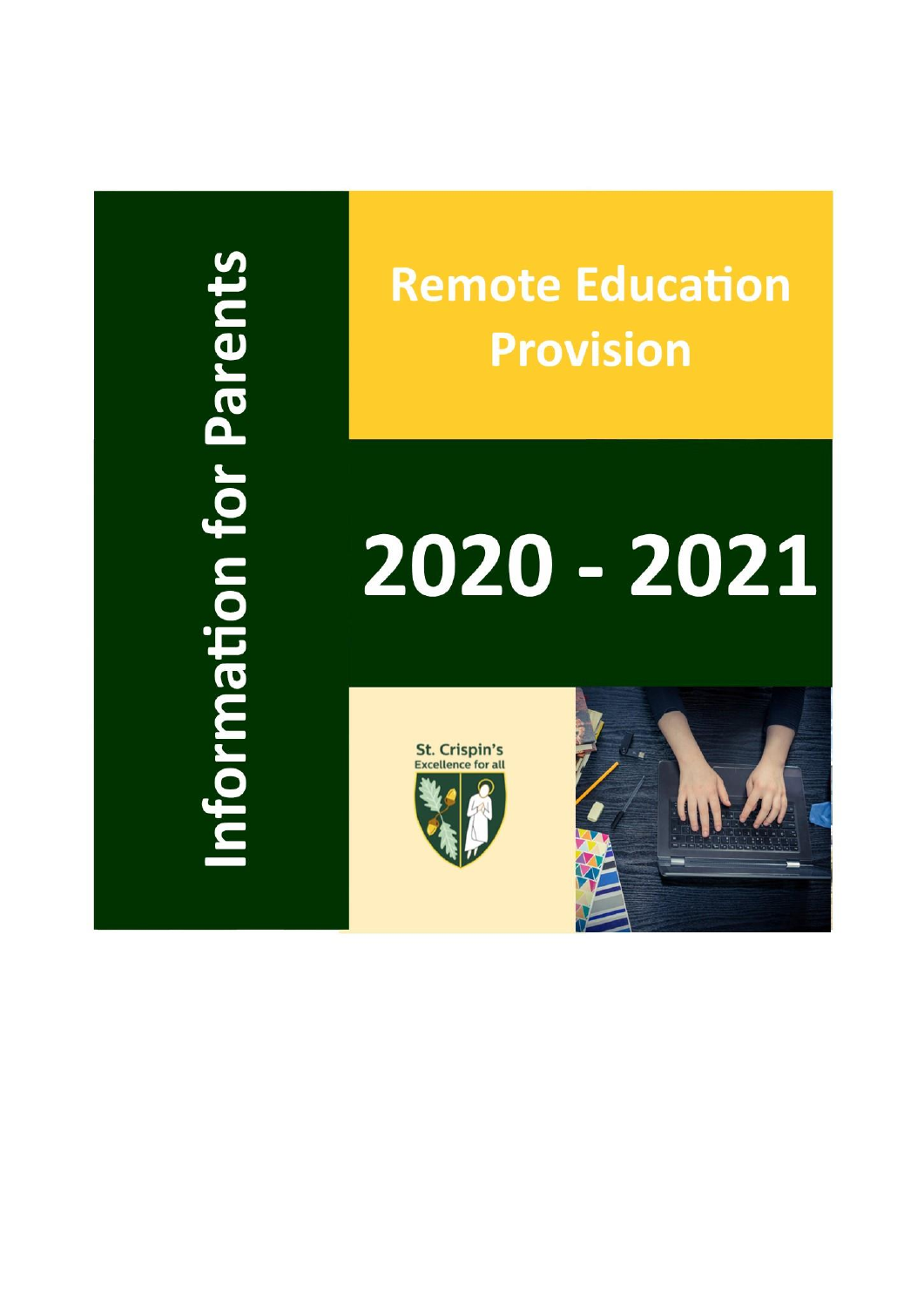## **The Remote Curriculum**

As a school we are committed to delivering a knowledge-rich education to all our students, with quality first teaching because we believe it is the best way to raise academic achievement and aspiration for all students. We particularly believe that a carefully considered curriculum which is coherently sequenced and well planned will enable students to develop and progress.

We have translated these same principles into our remote education provision so that we can seamlessly move between the different levels of closure that the school and students will be subjected to due to the Covid 19 pandemic, within the parameters of the virtual classroom.

# **Remote Teaching and provision**

Please click on the icons below for full details of each closure which include a narrated PowerPoint to explain the different provisions.



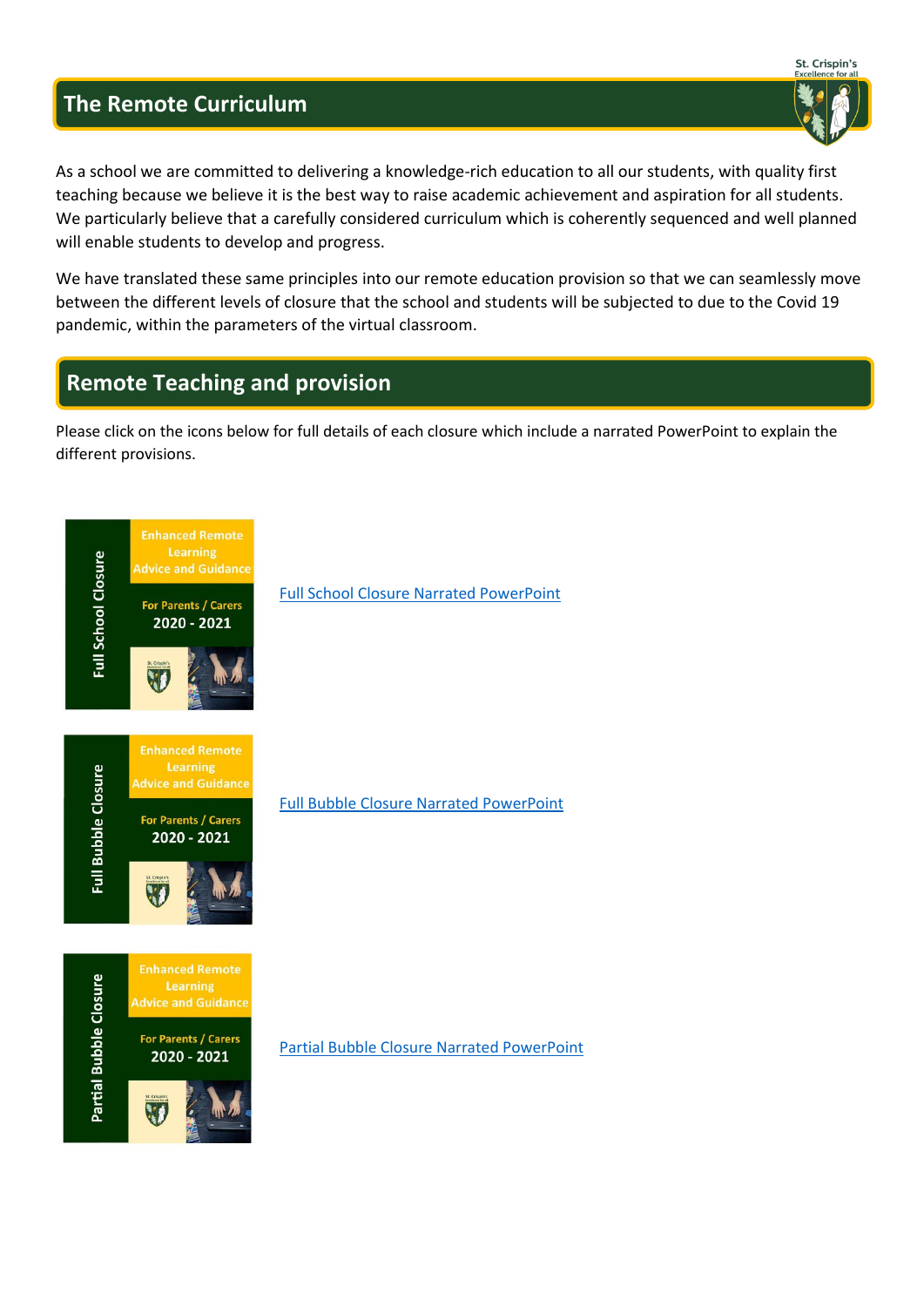

**Remote Teaching** 



In each of the remote learning provisions we will be using the Microsoft Teams platform. Teaching will be conducted through Teams and all resources that students will be uploaded to Teams in the relevant channels. Further details can be found in the student remote learning booklets (Please see the website for copies of these)

Students will be offered a combination of both **synchronous** and **asynchronous** teaching.

**Synchronous learning** is when we're all learning at the same time but in different places. A Teams lesson is a good example of a **synchronous** learning environment–we're all logged in at the same time and the teachers is talking to the students live. **Asynchronous learning** is when teachers are signposting the students to a pre-recorded lesson.

## **Engagement and Feedback**

- $\checkmark$  We expect all students to attend the online lessons and complete the assignments set by their teachers.
- $\checkmark$  The remote learning booklets for both parents and students give some guidance of the routines which should be implemented for remote learning to be as successful as possible.
- $\checkmark$  Heads of year will be monitoring attendance daily and liaising with parents to support students in attending lessons.
- $\checkmark$  Class teachers and Heads of Department will be monitoring the quality and the completion of work and contacting parents where there are concerns.
- $\checkmark$  Parents will receive a weekly report of the work that students have submitted and work which is still outstanding. The report will also inform you of any upcoming assignments that the students have.
- $\checkmark$  Students will receive whole class feedback during lessons and will receive individual feedback on assignments, in line with the school marking policy.